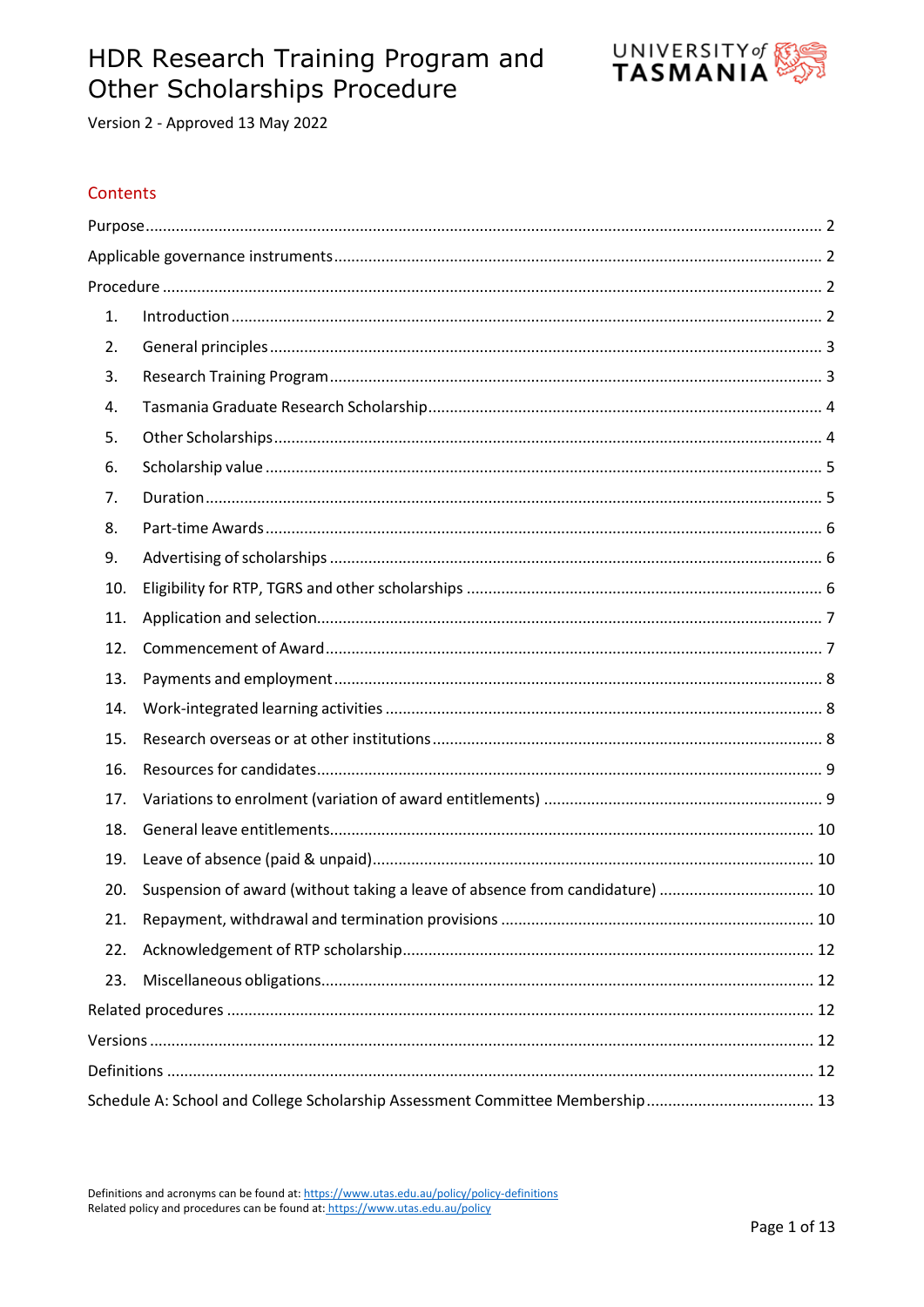# <span id="page-1-0"></span>Purpose

This procedure documents the management of higher degree by research (HDR) scholarships. It applies to candidates enrolled in the University's courses, their supervisors, and academic unit of enrolment, and it does not apply to undergraduate and postgraduate coursework programs or higher doctoral degrees.

# <span id="page-1-1"></span>Applicable governance instruments

| <b>Instrument</b>                                                          | <b>Section</b>                                            | <b>Principles</b> |
|----------------------------------------------------------------------------|-----------------------------------------------------------|-------------------|
| <b>Research Training Ordinance</b>                                         |                                                           |                   |
| <b>Research Training Policy</b>                                            | 1 Admissions and enrolment                                | 1.1               |
|                                                                            | 2 Higher degree research<br>scholarships                  | $2.1 - 2.2$       |
|                                                                            | 4 Candidature progression,<br>development, and completion | 4.2               |
| <b>Research Policy</b>                                                     | 2 Responsible conduct of research                         | $2.1 - 2.2$       |
| Compliance Policy                                                          | 2 Conflict of interest                                    | 2.1               |
| People Policy                                                              | 2 Inclusion, diversity, and equity                        | 2.2               |
| Data and Information Governance Policy                                     | 1 Privacy                                                 | 1.1               |
| <b>Commonwealth Scholarship Guidelines (Research)</b><br>2017              |                                                           |                   |
| <b>Department of Education and Training RTP FAQs</b><br>for Administrators |                                                           |                   |
| <b>Department of Education and Training RTP FAQs</b><br>for Students       |                                                           |                   |
| UTAS current rates and information on available<br>scholarships/projects   |                                                           |                   |
| <b>Conditions of Award</b>                                                 |                                                           |                   |

# <span id="page-1-2"></span>Procedure

# <span id="page-1-3"></span>**1. Introduction**

- 1.1. The main type of financial support available to HDR candidates is in the form of scholarships. There are scholarships available to cover some or all the following;
	- a) living allowance
	- b) tuition fees
	- c) relocation allowance
- 1.2. Scholarships are allocated competitively based on academic merit, experience, prior learning and other relevant attainments. Priority is given to new candidates in strategic research areas.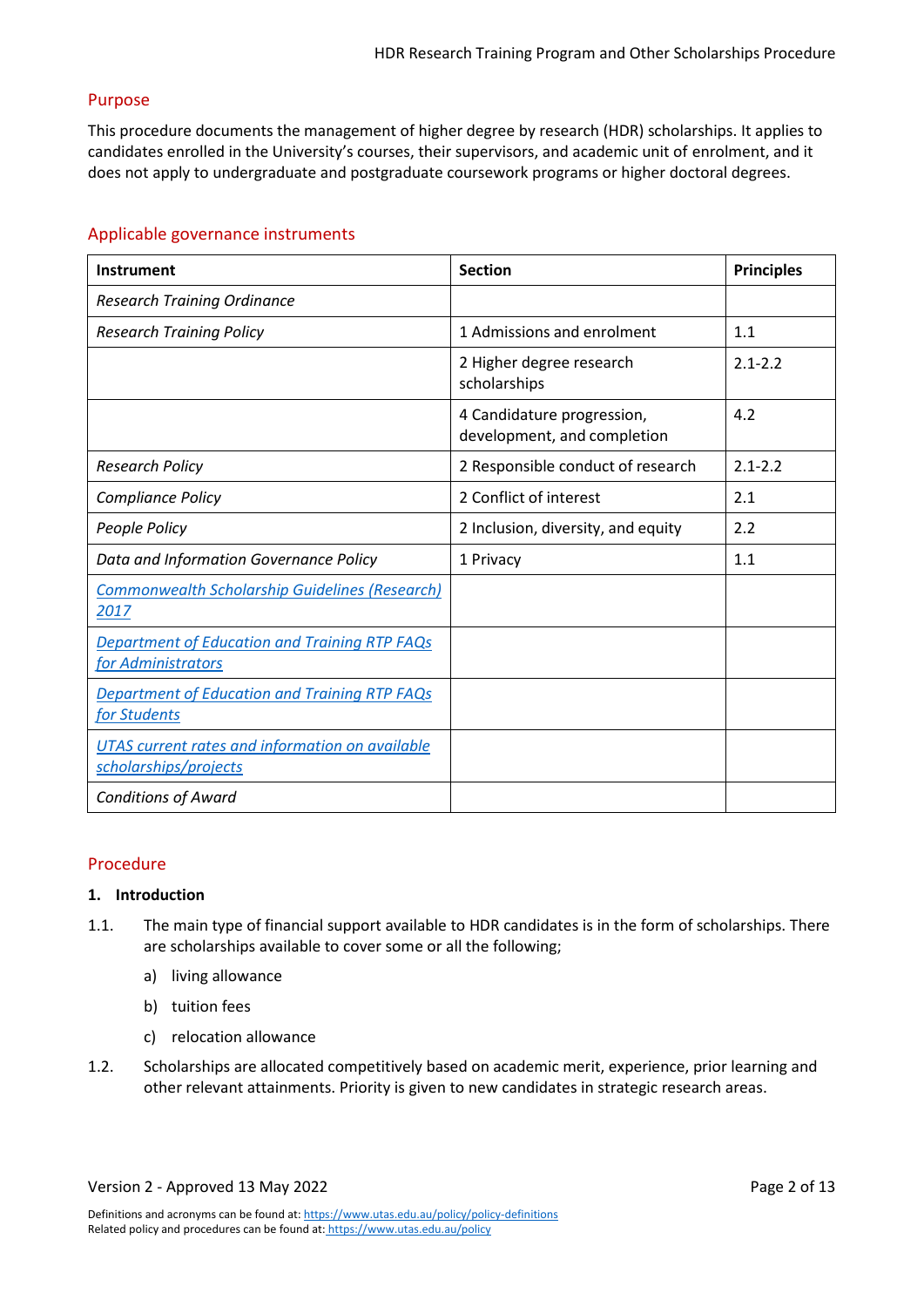# <span id="page-2-0"></span>**2. General principles**

- 2.1. To be defined as a scholarship, funding to support an HDR candidate will:
	- a) normally be advertised
	- b) be awarded competitively to an applicant based on merit against selection criteria that are normally publicly accessible, and
	- c) be primarily for educational purposes.
- 2.2. The University will recognise three types of merit-based and competitive arrangements to support HDR candidates. For the purposes of this procedure, an award is a scholarship or group of scholarships that may include a:
	- a) Stipend (living allowance scholarship and any applicable allowances), and/or
	- b) Fees Offset (tuition fee scholarship), and/or
	- c) Top-up scholarship (see section [5.4](#page-3-2) below).
- <span id="page-2-2"></span>2.3. All scholarships offered by the University will be administered according to relevant legislation, funding agreements, procedures and conditions of awards relating to each scholarship.
- 2.4. Individual Conditions of Award for scholarships administered by the University will be maintained and reviewed annually and will normally be made publicly available on the website.
- 2.5. Conditions of Awards will include details of:
	- a) eligibility requirements
	- b) support available
	- c) stipend rate
	- d) period of support
	- e) provision for paid and unpaid leave
	- f) undertaking employment outside of the research program
	- g) arrangements for optional work-integrated learning activities, and
	- h) termination or award provisions
- 2.6. Conditions of Awards will be approved by the relevant delegate to ensure equity and consistency with the minimum requirements as set out in this procedure.
	- a) Research Training Program (RTP) and Tasmanian Graduate Research Scholarship (TGRS) Conditions of Award will be approved by the Dean of Graduate Research, and
	- b) other stipends Conditions of Award will be approved by the owner of the funds.
- 2.7. The University will pay a candidate in receipt of an award (otherwise known as the award holder) the entitlement(s) under the award, as stated in the Conditions of Award.
- 2.8. The base stipend rate means the minimum stipend value provided for a fixed period during a candidate's enrolment in an HDR that is equal to the base RTP stipend rate (indexed annually) as set by the Commonwealth Government.

# <span id="page-2-1"></span>**3. Research Training Program**

3.1. Under provisions of the *Higher Education Support Act 2003*, the University will receive and be responsible for administering a block grant to support RTP scholarships.

Version 2 - Approved 13 May 2022 **Page 3 of 13**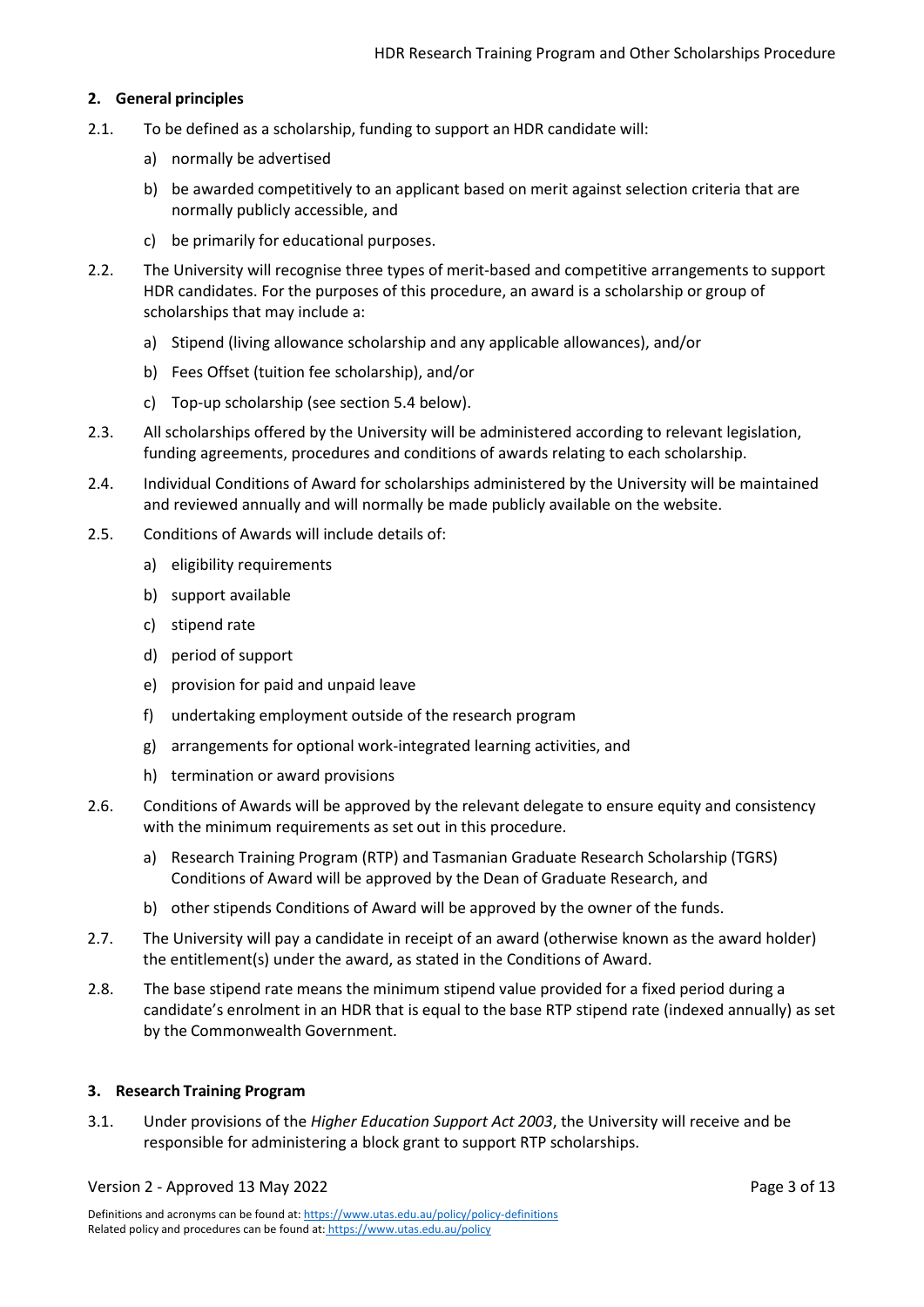- 3.2. RTP scholarships will be available to domestic and international candidates undertaking a Masters by Research or Doctoral Degree.
- 3.3. An RTP scholarship awarded by the University may include:
	- a) RTP stipend paid to candidates to assist with their living costs while undertaking an HDR
	- b) RTP fees offset to meet the liability for tuition fees, and
	- c) RTP allowance paid to candidates to assist with relocation costs to undertake an HDR.
- 3.4. An RTP stipend is a living allowance scholarship awarded on a competitive basis to assist a candidate with their living costs while undertaking an HDR.
- 3.5. An RTP Fees Offset Scholarship will be awarded to all domestic HDR candidates enrolled at the University.
- 3.6. An RTP Fees Offset Scholarship may be awarded to international HDR candidates on a competitive basis, up to a maximum of 10% of the University's RTP block grant funding for that year.

# <span id="page-3-0"></span>**4. Tasmania Graduate Research Scholarship**

- 4.1. The University will fund the Tasmania Graduate Research Scholarship (TGRS) to support its strategic research objectives.
- 4.2. The TGRS is a stipend paid to candidates to assist with their living costs while undertaking an HDR.
- 4.3. TGRS will be awarded to high-achieving domestic and international applicants/candidates to undertake research projects aligned to the research strategy of the University and who meets the requisite competitive requirements in accordance with *HDR Admissions, Selection & Enrolment Procedure*.

# <span id="page-3-1"></span>**5. Other Scholarships**

- 5.1. RTP and TGRS stipends may be co-funded by colleges where an alternative source of funding is available.
- 5.2. Sources of co-funding may be internal or external to the University.
- 5.3. Colleges may offer International Tuition Fee Scholarships (ITFS) to eligible international HDR applicants to offset published international tuition fees fully or partially. An ITFS is a type of fees offset as set out in Section [2.2.b\).](#page-2-2)
- <span id="page-3-2"></span>5.4. A top-up scholarship is a stipend awarded to an eligible HDR candidate as an additional amount to increase, by not more than 75%, the value of the annual base stipend. A top-up scholarship will only be awarded to a candidate who has been offered, or is already in receipt of, a base stipend of at least the minimum base rate. A candidate may receive multiple top-ups, provided the cumulative total will not exceed 75% of the annual base stipend rate.
- 5.5. The period of support provided for a top-up scholarship may be different from the period of support provided for a base-stipend and will normally conclude no later than the end date of the base stipend. Unless stated otherwise, top-up scholarships do not include paid leave entitlements.
- 5.6. Any person or group within or external to the University may propose a stipend be established, provided the minimum stipend rate and conditions be equal to the RTP stipend rate and conditions. Other sources of funding for scholarships include:
	- a) competitive grant funding that includes a stipend
	- b) industry/partner funded stipend, and/or

Version 2 - Approved 13 May 2022 **Page 4 of 13**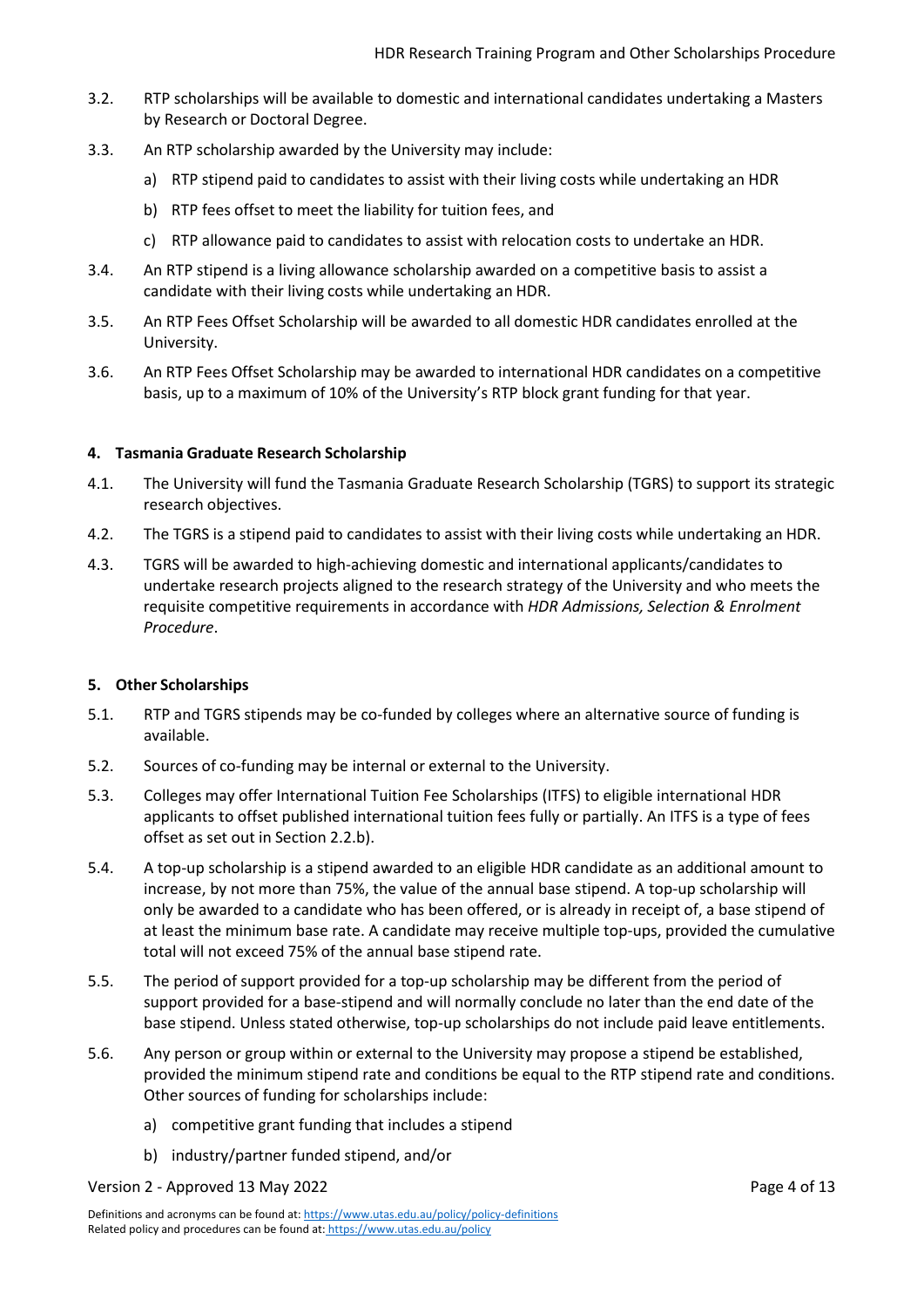- c) college funded stipend.
- 5.7. The University will accept donor funding from members of the community to build support for scholarships. Donor-funded scholarships will be managed by the Advancement Office in conjunction with the Graduate Research Office (GRO).
- 5.8. If the conditions of a specific stipend or its name or value are incompatible with University policy and procedure, or become impractical, the Research Division will consult with the relevant college to achieve compatibility with the RTP stipend rate and conditions.
- 5.9. The University will not accept scholarship funding from persons or organisations that may diminish the reputation of the University or expose the University to unreasonable risk. The University reserves the right to withdraw scholarship funding agreements on these grounds.

# <span id="page-4-0"></span>**6. Scholarship value**

- 6.1. The value of full-time RTP base and maximum stipend rates will be determined by the [Commonwealth](https://www.dese.gov.au/research-block-grants/research-training-program) Government and will be published by 1 October each year.
- 6.2. The RTP stipend will be offered at the RTP base stipend rate.
- 6.3. The TGRS stipend will be offered at the same rate as the RTP stipend.
- 6.4. The base stipend rate of other stipends will be equivalent to the full-time RTP base stipend rate and be no greater than the full-time RTP maximum stipend rate as stated by the [Commonwealth](https://www.dese.gov.au/research-block-grants/research-training-program)  [Government.](https://www.dese.gov.au/research-block-grants/research-training-program)
- 6.5. Full-time Stipends are tax exempt.
- 6.6. A candidate who is enrolled on a part-time basis and meets the eligibility criteria within the Conditions of Award to hold a part-time award will receive a stipend of 50% of the full-time rate. Part-time awards are not tax exempt. Applications for part-time awards and candidature will be made in accordance with the *HDR Admissions, Selection & Enrolment Procedure* or the *HDR Candidature Management & Enrolment Variation Procedure* and is subject to review and approval by the Dean of Graduate Research.
- 6.7. The value of the RTP and TGRS allowances included within the Conditions of Award can be viewed on the UTAS Graduate Research scholarship [website.](https://www.utas.edu.au/our-research/research-degrees/scholarships-and-fees)

# <span id="page-4-1"></span>**7. Duration**

- 7.1. An RTP, TGRS or other stipend may be awarded for:
	- a) a maximum of 3.5 years (or part-time equivalent) for candidates enrolled in a doctoral degree, or
	- b) a maximum of two years (or part-time equivalent) for candidates enrolled in a masters by research.
- 7.2. An RTP fees offset or ITFS fees offset may be awarded for:
	- a) a maximum of 4 years (or part-time equivalent) for candidates enrolled in a doctoral degree, or
	- b) a maximum of two years (or part-time equivalent) for candidates enrolled in a masters by research.
- 7.3. An RTP fees offset or ITFS fees offset will be extended by the duration of any leave of absence taken and may be extended as part of an extension approved according to the *HDR Candidature Management & Enrolment Variation Procedure*.

#### Version 2 - Approved 13 May 2022 **Page 5 of 13**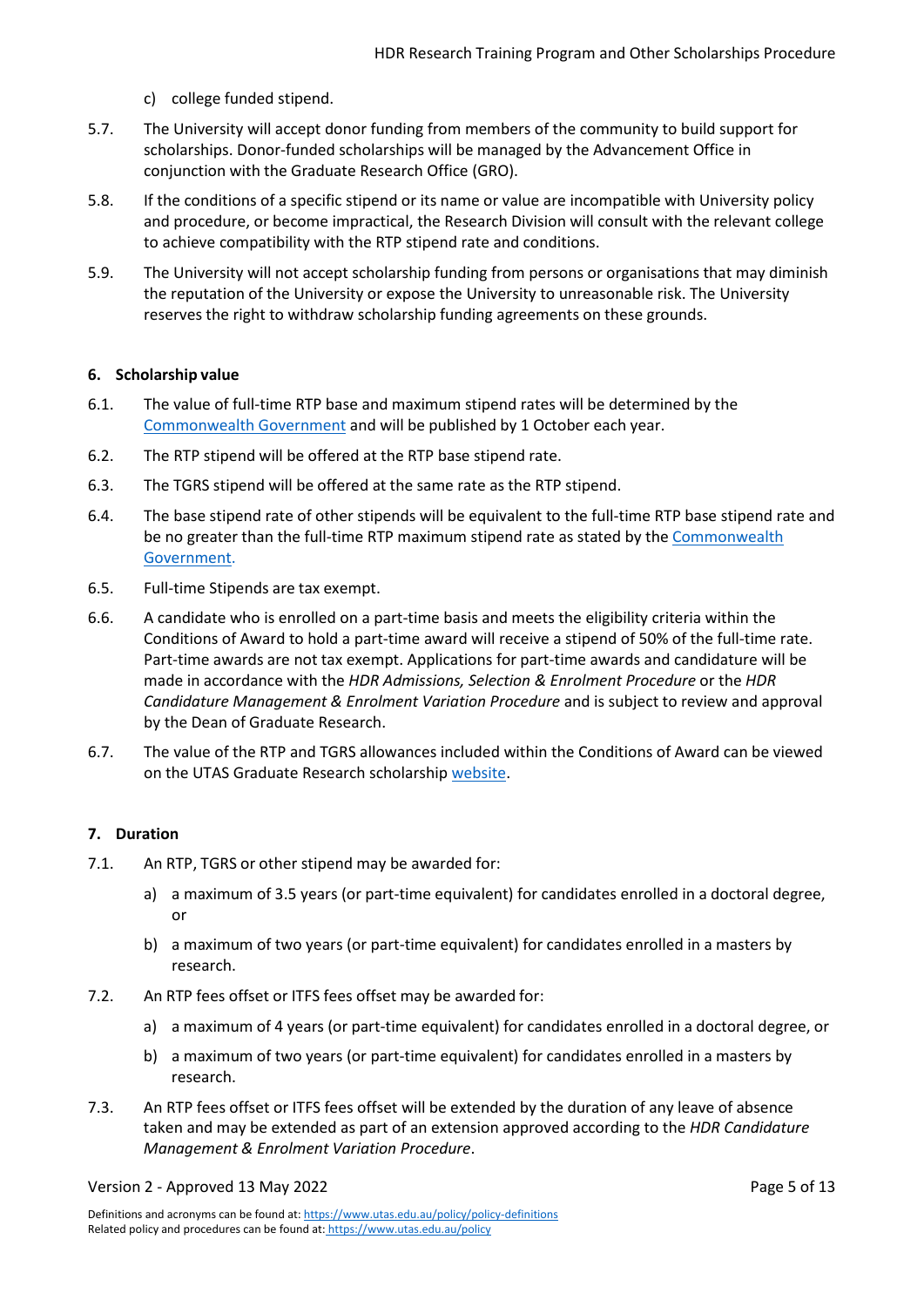- 7.4. The duration of a scholarship and, where applicable, the conditions under which a scholarship may be extended, will be stated in the Conditions of Award for that scholarship.
- 7.5. The duration of a stipend or fees offset will be:
	- a) reduced by any periods of study undertaken towards the degree prior to commencement ofthe award or during suspension of the award
	- b) increased by any periods of approved paid sick or paid maternity/parental leave
- 7.6. A candidate who exceeds the maximum duration of their RTP fees offset of ITFS may be liable for full tuition fees at the published rate for their course for the period following their maximum duration until the thesis is submitted for examination.
- 7.7. Tuition Fee rates will be available on the [website.](https://www.utas.edu.au/research/degrees/costs)

# <span id="page-5-0"></span>**8. Part-time Awards**

- 8.1. Part-time awards may be awarded to domestic candidates only.
- 8.2. To be eligible to hold a part-time award, a candidate will demonstrate they have primary caring commitments or a medical condition that precludes full-time study, as outlined in their Conditions of Award.
- <span id="page-5-3"></span>8.3. Under exceptional circumstances, requests for part-time awards while employed part-time may be considered by the Dean of Graduate Research
- 8.4. A part-time candidate who is working full-time will not be eligible to hold a part-time award.

# <span id="page-5-1"></span>**9.** Advertising of scholarships

- 9.1. All available scholarships will normally be advertised on the University website.
- 9.2. University employees who seek to advertise a stipend and/or top-up scholarship will submit a *Higher Degree by Research (HDR) Project Approval* form

# <span id="page-5-2"></span>**10. Eligibility for RTP, TGRS and other scholarships**

- 10.1. To be eligible to apply for and receive an award, an applicant and/or candidate will be a domesticor international candidate enrolled or have received a letter of offer in an HDR course of study atthe University.
- 10.2. Eligibility requirements for scholarships other than RTP and TGRS, will be detailed in the relevant funding or head agreement and/or Conditions of Award.
- <span id="page-5-4"></span>10.3. To be eligible for an RTP or TGRS stipend a candidate will not receive income from another source to support that candidate's general living costs while undertaking their course of study if that income is greater than 75% of the annual RTP or TGRS stipend rate. Income unrelated to the candidate's course of study or income received for the candidate's course of study but not for the purpose of supporting general living costs will not be taken into account.
- 10.4. If a candidate receives another scholarship or award related to their course of study and for the purpose of supporting general living costs that is greater than 75 per cent of their annual base stipend, they may apply to suspend their award in accordance with the Conditions of Award.
- 10.5. A full-time or part-time candidate undertaking full-time work will not be permitted to hold a stipend, except where approval has been granted under Section [8.3](#page-5-3)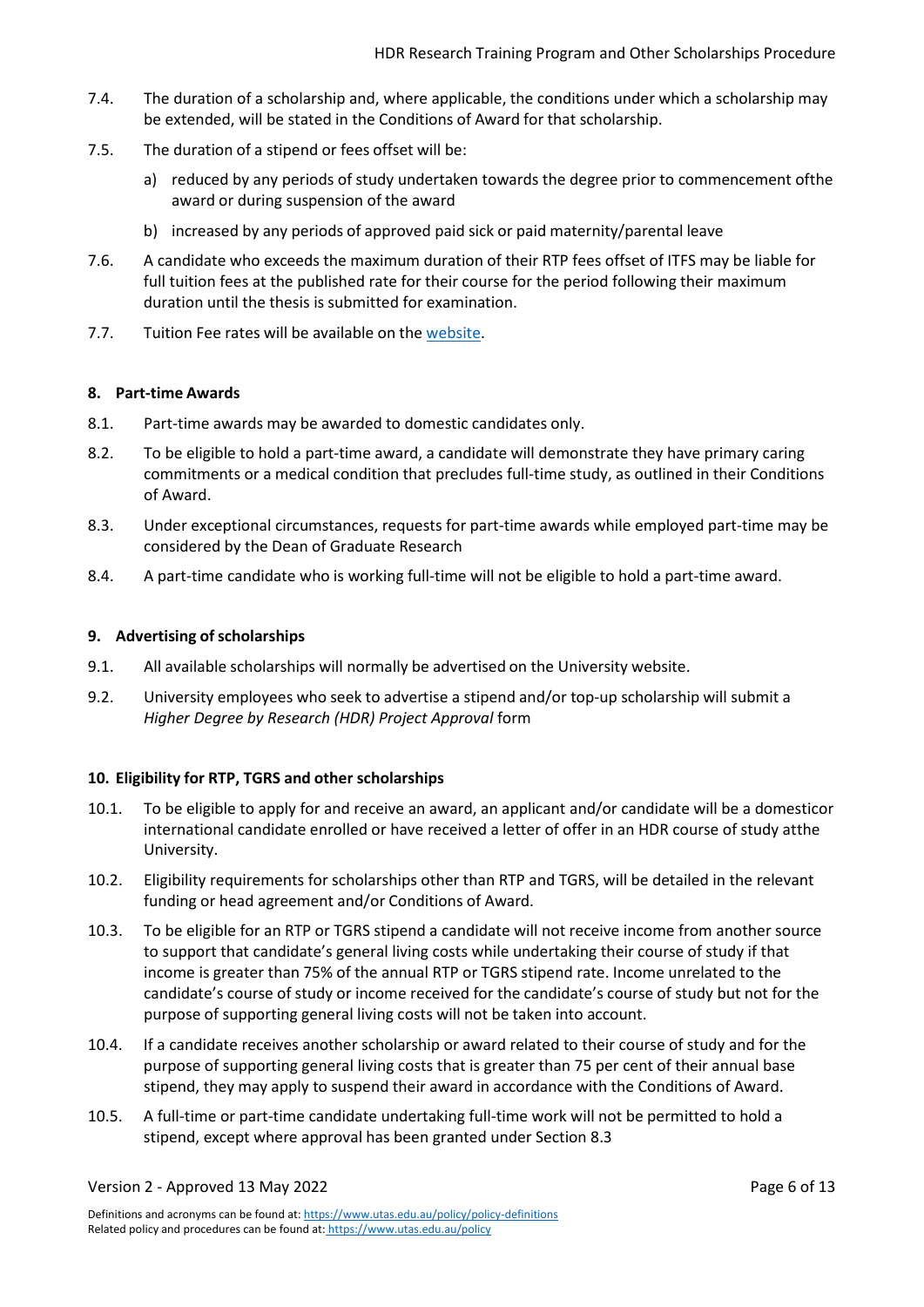- 10.6. To be eligible for an RTP fees offset or ITFS a candidate will not be in receipt of an equivalent award or scholarship designed to offset HDR fees.
- 10.7. Candidates will be responsible for ensuring they continue to meet the eligibility criteria and conditions for all awards they receive and will notify the University when their eligibility changes.

## <span id="page-6-0"></span>**11. Application and selection**

- 11.1. Prospective and current candidates will apply for a stipend and/or fees offset scholarship through the approved application process in accordance with the *HDR Admissions, Selection & Enrolment Procedure*.
- 11.2. Current candidates may apply for an RTP or TGRS stipend and will be assessed in line with alleligible applicants and are not prioritised.
- 11.3. Applicants for:
	- *a)* an RTP or TGRS, will be assessed by the School Scholarship Assessment Committee for scholarships included in advertised rounds. This assessment will then be reviewed by the College Scholarship Assessment Committee. Membership for the committees are set out in *Schedule A: School and College Scholarship Assessment Committees Membership*
	- b) any other scholarship, will be assessed by a selection committee of at least three (3) members with membership prescribed at the discretion of the fund manager or equivalent.
- 11.4. School and college Scholarship Assessment Committees will declare any conflicts of interest in relation to applicants being considered as set out in the *Conflict of Interest Procedure*. The Chair of each committee will record and manage any declared conflicts in the meeting notes.
- 11.5. Selection decisions will consider the eligibility and selection criteria specified in the relevant conditions of the award and scholarship advertisement.
- 11.6. The final list of scholarship applicants for awarding of a scholarship will be approved by the Dean of Graduate Research or appropriate delegate.
- 11.7. A scholarship will not be awarded if there are no applicants of merit.
- 11.8. A scholarship will be awarded in any given year only if there are funds available to meet its costs.
- 11.9. An offer of a scholarship will be made in writing in accordance with the *HDR Admissions, Selection& Enrolment Procedure* and include:
	- a) a copy of the Conditions or Award
	- b) advice on the types of assistance and support being offered
	- c) the conditions and period of support of the stipend
	- d) the estimated annual value of the award.
- 11.10. An applicant who accepts a scholarship offer will agree to the relevant Conditions of Award.
- 11.11. An offer of a scholarship may be withdrawn by the University where an applicant does not meetthe conditions of that scholarship by the date specified in the letter of offer.

#### <span id="page-6-1"></span>**12. Commencement of Award**

- 12.1. An award will commence:
	- a) for a commencing candidate on the date of their enrolment, or

#### Version 2 - Approved 13 May 2022 **Page 7 of 13**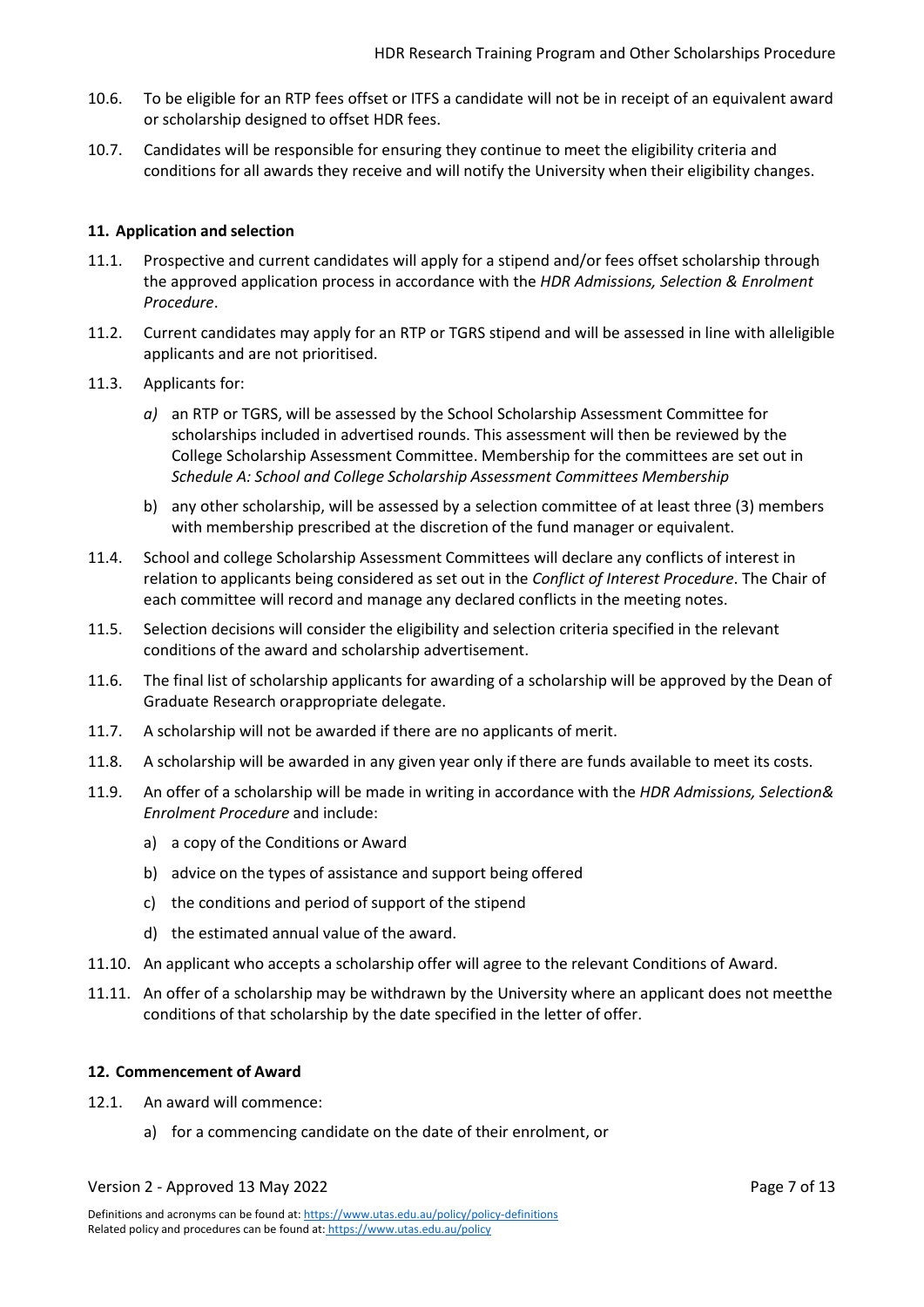- b) for a current candidate on the date stipulated in their letter of offer.
- 12.2. Where an award holder requests to commence offshore, approval will be sought from the Dean of Graduate Research.Offshore payments will not normally be approved.
- 12.3. Where an HDR applicant is not able to start their degree by the specified date, they may request to delay the commencement date as set out in the *HDR Admissions, Selection & Enrolment Procedure*. An applicant who applies to delay their commencement date will check the Conditions of Award to determine if a delayed commencement date is permissible.

#### <span id="page-7-0"></span>**13. Payments and employment**

- 13.1. To receive award payments a candidate will have an Australian bank account. The University will make fortnightly stipend and/or top-up payments in arrears directly to this account.
- 13.2. Where a relocation allowance is included in an award, and to be eligible to claim this allowance, a candidate will have relocated to one of the Hobart, Launceston, Cradle Coast or Sydney campuses from interstate or overseas to take up the award.
- 13.3. To claim a relocation allowance a candidate will submit a [Relocation Claim f](https://utas1.service-now.com/selfservice?id=sc_cat_item&sys_id=7b1eee9edb41af803fb964a14a961988)orm within six months of starting candidature.
- 13.4. Expenses for visa/s, accommodation, rental bond or meals incurred during the course of travel will not be reimbursed. Refer to the Conditions of Award for permissible expenses.
- <span id="page-7-4"></span>13.5. Unless otherwise stated in the Conditions of Award, an award holder will be permitted to undertake limited part-time employment in accordance with the *Research Training Ordinance* and *HDR Candidature Management & Enrolment Variation Procedure*.

### <span id="page-7-1"></span>**14. Work-integrated learning activities**

- 14.1. Optional industry placements, research internships, professional practice activities, or other similar enrichment activities may be undertaken as part of candidature.
- <span id="page-7-3"></span>14.2. A candidate may continue to receive their award during industry placements, research internships, professional practice activities or other similar enrichment activities where the activities are unpaid. If activities are paid, a stipend may continue if the income is 75% or less than the award holder's annual stipend rate as per Section [10.3.](#page-5-4)
- <span id="page-7-5"></span>14.3. A candidate will seek a suspension from their stipend only when:
	- a) receiving income external to a scholarship above the allowable threshold as per Section [14.2,](#page-7-3) or
	- b) exceeding permitted hours of paid employment or as stipulated in the Conditions of Award as per Section [13.5.](#page-7-4)
	- c) A stipend expiry date will not be extended in such cases.
- 14.4. Stipend payments will be paused during periods of suspension accessed in Section [14.3 a](#page-7-5)nd will resume when the stipend suspension concludes.

### <span id="page-7-2"></span>**15. Research overseas or at other institutions**

15.1. A candidate who undertakes research overseas may continue to receive an award as specified in the Conditions of Award. Award payments will continue to be paid into the nominated Australian bank account.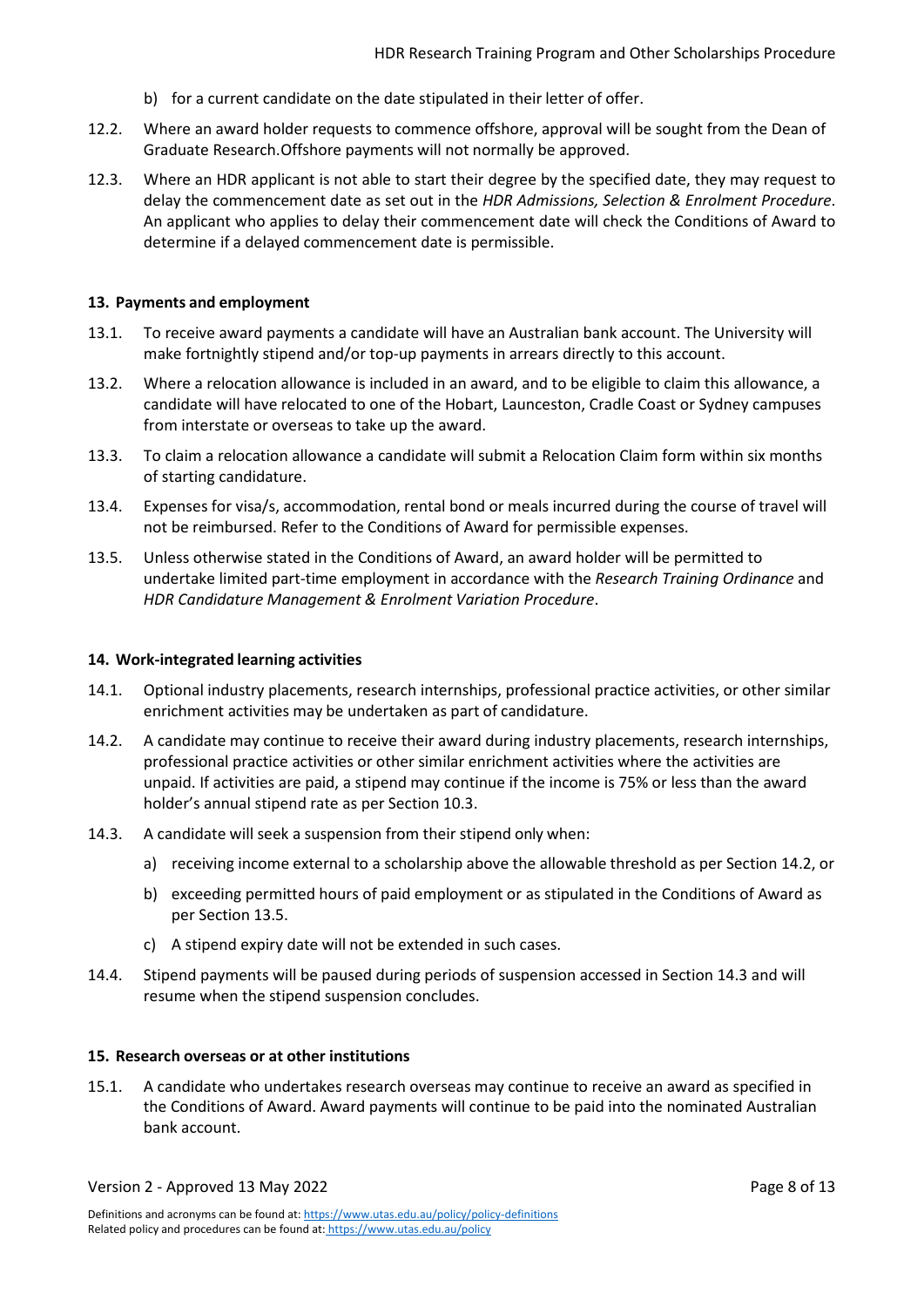- 15.2. A candidate receiving a Stipend will not normally be allowed to undertake fieldwork or research overseas in the first six months of their candidature.
- 15.3. Subject to the Conditions of Award an award holder may be permitted to conduct part of the research at other organisations in accordance with *Research Training Ordinance*.

## <span id="page-8-0"></span>**16. Resources for candidates**

- 16.1. Award holders will receive at least the minimum resources specified in the *HDR Admissions, Selection & Enrolment Procedure*.
- 16.2. Award holders will be supervised according to the *HDR Supervision & Academic Support Procedure*.

## <span id="page-8-1"></span>**17. Variations to enrolment (variation of award entitlements)**

- 17.1. An award holder may apply to vary the conditions of their candidature in accordance with *Research Training Ordinance*, the *HDR Candidature Management & Enrolment Variation Procedure* and the relevant Conditions of Award, provided they do so on the prescribed form and include supporting evidence (where required).
- 17.2. An award holder who is approved to change from full-time to part-time (or vice versa) as per *HDR Candidature Management & Enrolment Variation Procedure* will have their award adjusted in accordance with their Conditions of Award:
	- a) where stipend payments are permitted for part-time study, the stipend will be paid pro rata at 50% of the full-time rate. Part-time stipend payments are not tax exempt.
	- b) where stipend payments are not permitted for part-time study, stipend payments will be suspended until an award holder returns to full-time study at which time stipend payments will recommence.
	- c) where an award holder is no longer eligible to hold the stipend due to the nature of the variation ofenrolment the stipend is terminated.
- 17.3. A candidate who is approved to transfer between research degrees within the University as per *HDR Candidature Management & Enrolment Variation Procedure* will have their award adjusted accordingly with the duration based on the commencement date of their initial candidature and allowing for any periods of approved leave of absence.
- 17.4. Awards administered by the University will not normally be transferable to another institution unless stated in the relevant Conditions of Award, funding agreement, or head agreement.
- 17.5. When an RTP award holder transfers from another tertiary provider, the transferring HDR candidate will need to apply for an RTP Scholarship in accordance with Sectio[n 11](#page-6-0) of this procedure and their application will be considered on the same basis and by reference to the same selection criteria that apply to all other RTP applicants.
- 17.6. If an award holder transfers colleges within the University, their scholarship may be transferred to the new host college subject to approval from the Dean of Graduate Research.
- 17.7. A candidate transferring from the University to another institution may request a candidature statement outlining the candidate's RTP scholarship information.
- 17.8. An award holder may apply for an extension to their scholarship where an extension provision is included in the relevant Conditions of Award for that scholarship.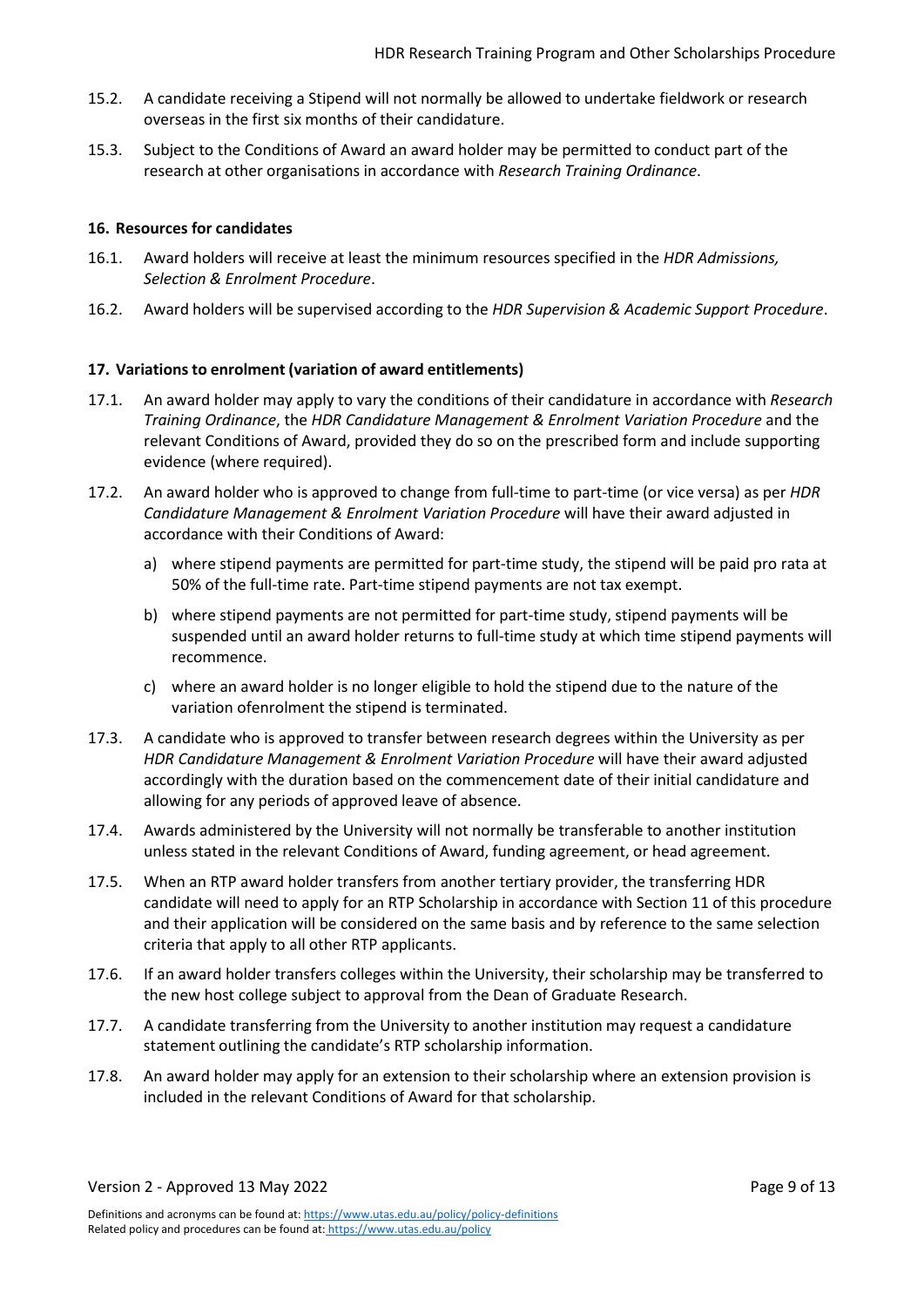## <span id="page-9-0"></span>**18. General leave entitlements**

<span id="page-9-4"></span>18.1. An award holder is entitled to receive up to 20 working days paid recreation leave and 10 working days paid sick leave for each year of the stipend. These leave entitlements are included in the maximum stipend duration and may be accrued over the life of the stipend but will be forfeited when the stipend is terminated.

## <span id="page-9-1"></span>**19. Leave of absence (paid & unpaid)**

- 19.1. Award holders may apply for a leave of absence from candidature as per the *HDR Candidature Management & Enrolment Variation Procedure*. Normally the award will be suspended for the duration of the leave of absence unless the Conditions of Award include paid leave entitlements in addition to Section [18.1.](#page-9-4)
- 19.2. Paid leave entitlements are available to award holders who meet the eligibility criteria as specified in their Conditions of Award.
- 19.3. Where permitted by the Conditions of Award and where an award holder can demonstrate exceptional circumstances in accordance with *Research Training Ordinance*, additional periods of unpaid leave of absence from the award may be approved by the Dean of Graduate Research and/or relevant scholarshipfund manager.
- 19.4. The total cumulative period of unpaid leave of absence during the award's duration will not exceed 12 months.
- 19.5. A candidate on a leave of absence will notify GRO of their return to candidature no less than fourteen days prior to the approved date of return. Failure to do so may result in stipend payments being delayed.

#### <span id="page-9-2"></span>**20. Suspension of award (without taking a leave of absence from candidature)**

- 20.1. Where permitted by the Conditions of Award an award holder may apply to suspend their stipend during periods of enrolled candidature where they are temporarily ineligible to receive stipend payments in accordance with the relevant conditions of award.
- 20.2. The total cumulative period of award suspension will not normally exceed 12 months.
- 20.3. Where permitted by the Conditions of Award and where the award holder can demonstrate exceptional circumstances, additional periods of award suspension may be approved by the Dean of Graduate Researchan/or relevant scholarship fund manager.
- 20.4. Periods of study undertaken towards the degree during an award suspension will not be deducted from the maximum award duration.
- 20.5. Where an award is suspended for more than two years, that award will be terminated.
- 20.6. A candidate who wishes to recommence a stipend must notify GRO no less than fourteen days prior to the requested stipend recommencement date. Failure to do so may result in stipend payments being delayed.

#### <span id="page-9-3"></span>**21. Repayment, withdrawal and termination provisions**

- 21.1. The University and the candidate will exercise due diligence in the payment and receipt of an award to reduce anomalies including over and under payments.
- 21.2. Where a candidate has been underpaid, the University will back pay monies owing in the next available pay cycle.

#### Version 2 - Approved 13 May 2022 **Page 10 of 13** November 2012 12:00 Page 10 of 13

Definitions and acronyms can be found at[: https://www.utas.edu.au/policy/policy-definitions](https://www.utas.edu.au/policy/policy-definitions) Related policy and procedures can be found at: <https://www.utas.edu.au/policy>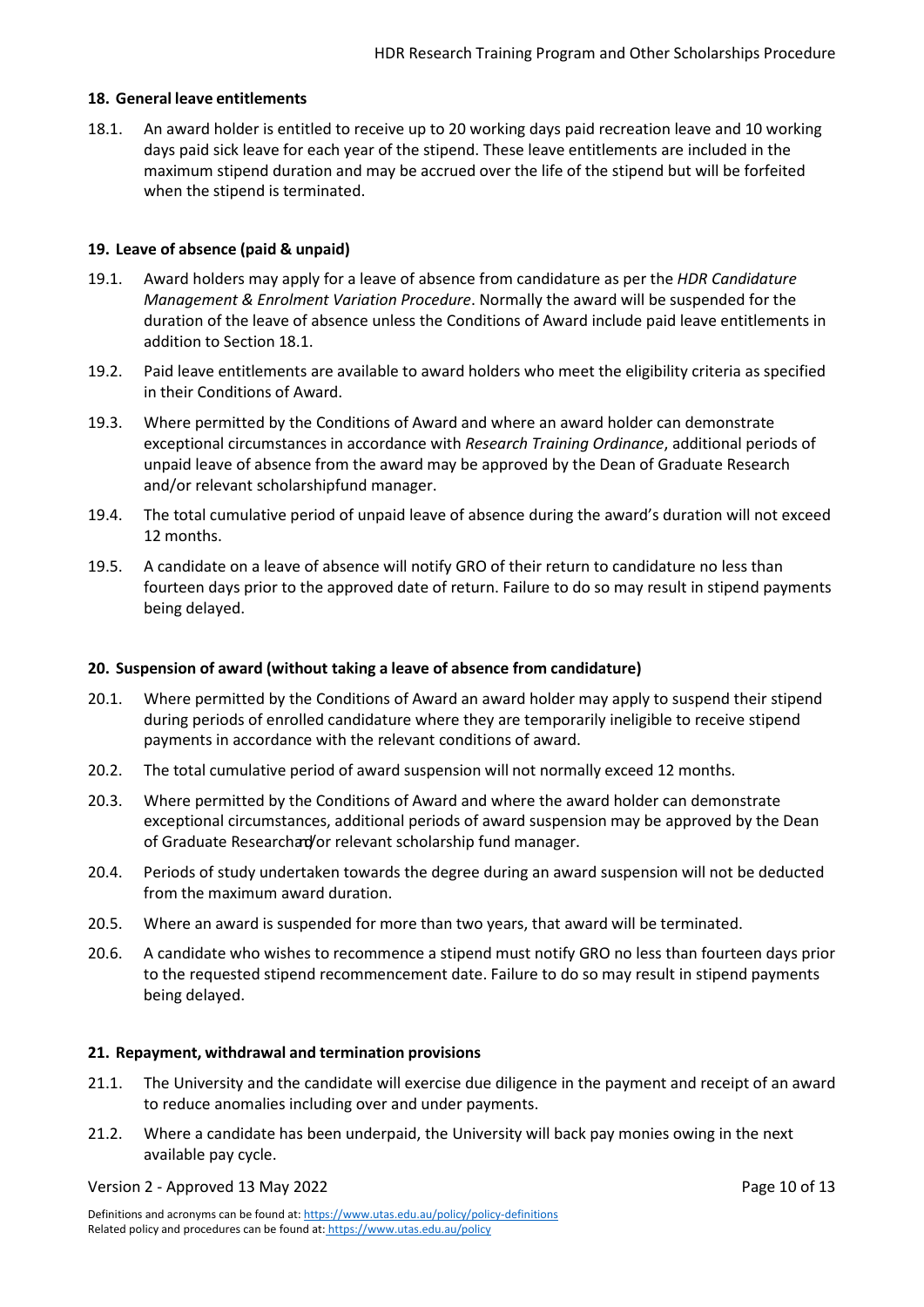- 21.3. The University will be entitled to recover money owed by a candidate arising from payment of a scholarship or allowance to which the candidate is not entitled to. Before recovering that money, the University will:
	- a) provide to the candidate written details pertaining to that owing and the reasons for the debt
	- b) make a reasonable attempt to reach agreement with the candidate on a suitable method of repayment, and
	- c) provide to the candidate written details of the repayment arrangements.
- 21.4. An award holder who receives an over payment of a stipend will be required to repay monies within four (4) weeks of receiving notice of the overpayment. Any overpayment will be recovered by:
	- a) a reduction in stipend duration
	- b) a payment plan, or
	- c) payment in full by the candidate.
- 21.5. Where a candidate who is receipt of an award withdraws from their course, the candidate will be required to repay funds received after the effective withdrawal date where the:
	- a) candidate failed to notify GRO of their intention to withdraw, or
	- b) withdrawal is backdated to a time prior to notifying GRO that they have withdrawn.
- 21.6. An award holder may relinquish a scholarship at any time by notifying GRO in writing that they no longer require the support.
- 21.7. An award will be terminated on the day a thesis is submitted for examination or at the end of the award duration end date, whichever is earlier.
- <span id="page-10-0"></span>21.8. An award will be terminated before this time where the award holder:
	- a) ceases to meet the eligibility criteria specified in the Conditions of Award other than during a period of approved leave of absence
	- b) does not commence by the specified date
	- c) cannot continue as a result of death, incapacitation or withdrawing from the course
	- d) does not resume study following a period of approved leave of absence or fails to make arrangements to extend that leave of absence
	- e) takes unapproved leave from their candidature with no response to attempts atcommunication by the University
	- f) has not complied with the requirements of this procedure, the conditions of their candidature, or the other policies of the University, or for international students, maintained a valid visa to remain in Australia
	- g) has been found to have committed serious academic or research misconduct, including, but not limited to the provision of false or misleading information
	- h) fails to make satisfactory academic progress and candidature is terminated
	- i) is enrolled in any other academic course of study leading to a qualification that is not an essential part of their HDR program.
- 21.9. If an award is to be terminated in accordance with Section [21.8](#page-10-0) of this procedure, the award holder will be notified in writing and, prior to any such termination, shall be provided with an opportunity to appeal in accordance with their Conditions of Award.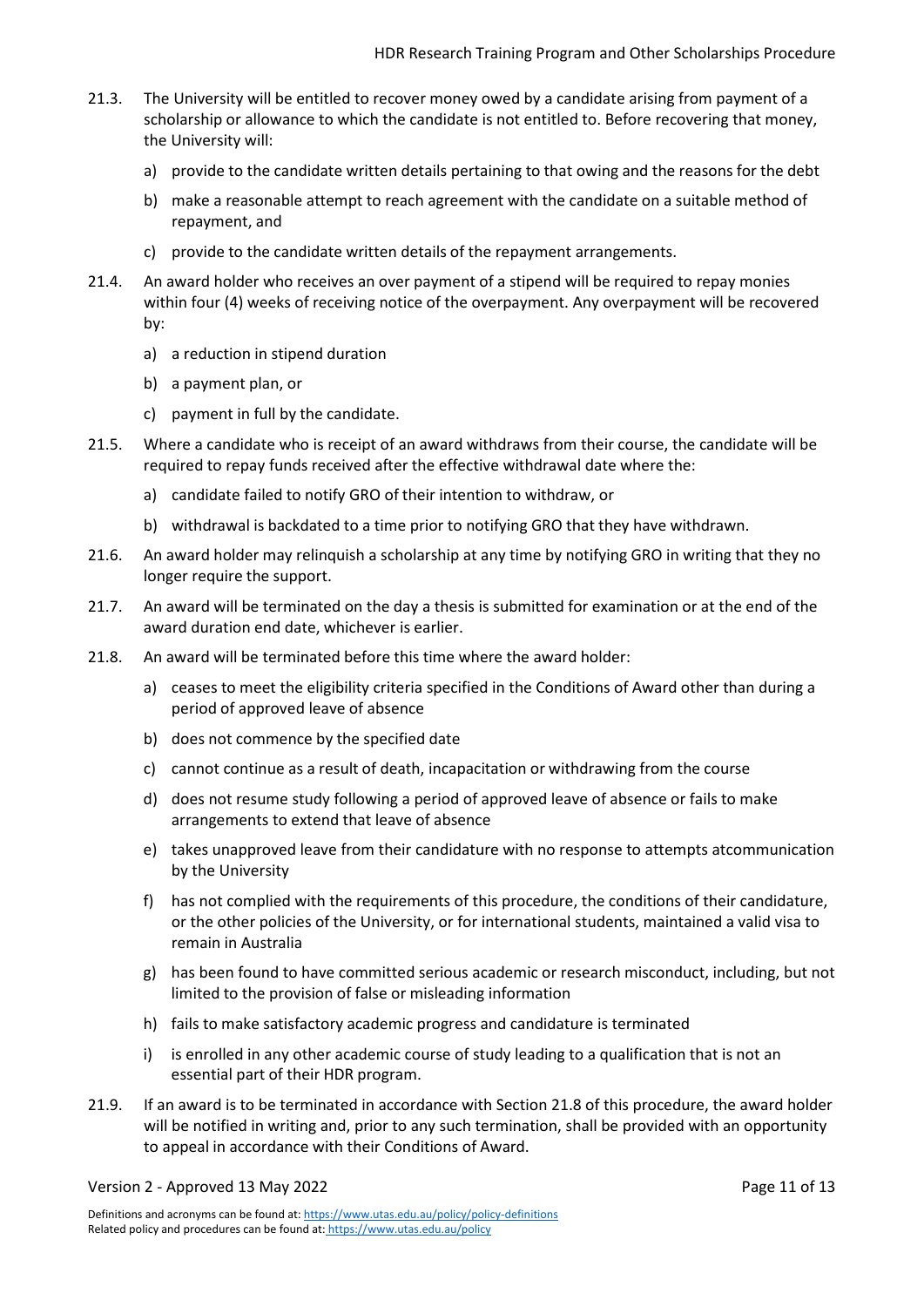## <span id="page-11-0"></span>**22. Acknowledgement of RTP scholarship**

- 22.1. A candidate who receives any type of RTP scholarship must acknowledge the Commonwealth's contribution to their work in any published materials that relate to the research project carried out during their degree. This acknowledgement applies both during and after completion of the award holder's HDR and the requirement extends to the candidate's supervisors or other parties who publish research arising from the candidate's work.
- 22.2. Published materials include items such as the thesis or exegesis, books, articles, newsletters, or other literary or artistic works which relate to an award holder's HDR project and include online materials such as blogs or wikis.
- 22.3. The acknowledgement must be in a prominent place and in an appropriate form. The acknowledgement must mention that the award holder was supported by an "Australian Government Research Training Program Scholarship".

#### <span id="page-11-1"></span>**23. Miscellaneous obligations**

23.1. It is the responsibility of award holders to seek independent taxation advice in relation to any scholarship they have been awarded.

## <span id="page-11-2"></span>Related procedures

*HDR Admissions, Selection and Enrolment Procedure HDR Candidature Management and Enrolment Variation Procedure HDR Supervision and Academic Support Procedure Conflict of Interest Procedure*

## <span id="page-11-3"></span>Versions

| <b>Version</b> | <b>Action</b> | <b>Approval Authority</b>         | <b>Responsible Officer/s</b> | Approval<br>Date |
|----------------|---------------|-----------------------------------|------------------------------|------------------|
|                | Approved      | Deputy Vice-Chancellor (Research) | Dean of Graduate Research    | 13 May 2022      |
|                | Approved      | Deputy Vice-Chancellor (Research) | Dean of Graduate Research    | 1 Dec 2020       |

#### <span id="page-11-4"></span>Definitions

[candidate](https://www.utas.edu.au/policy/policy-definitions/definitions/candidate) [| part-time](https://www.utas.edu.au/policy/policy-definitions/definitions/study-mode) [| Scholarship](https://www.utas.edu.au/policy/policy-definitions/definitions/scholarship)

Version 2 - Approved 13 May 2022 **Page 12 of 13** November 2012 of 13